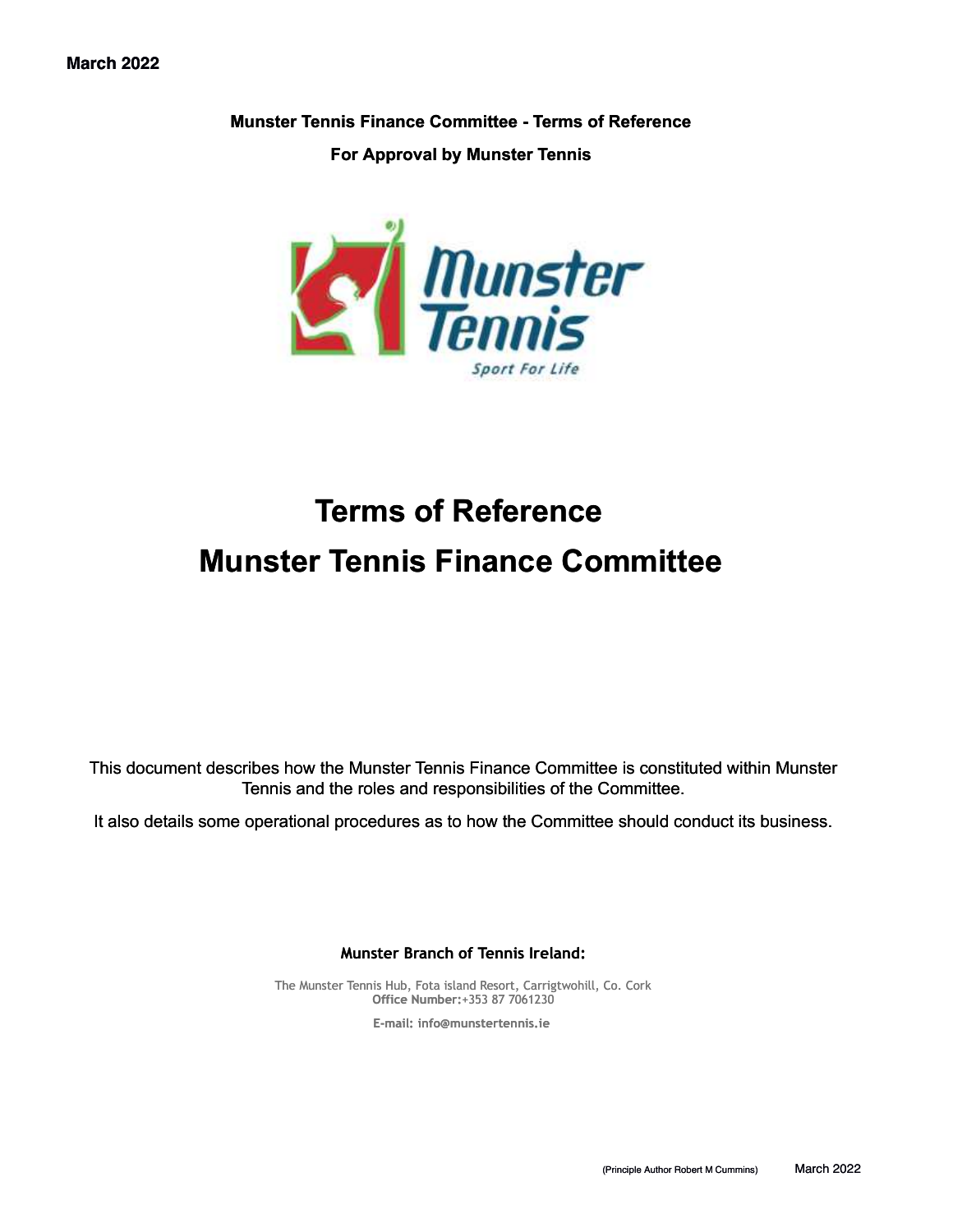## **Terms of Reference**

#### **Munster Tennis Finance Committee**

#### **1. Purpose of the Committee**

The Role and Responsibilities of the Finance Committee will be:

- (i) To consider the importance of finance in the functioning of the Branch in continuing to look after the financial affairs as a going concern and to look at future budgets.
- (ii) While the Committee is not directly involved in the quarterly review of budget forecasting as required from TI, it may involve comment, opinion and recommendation in the completion and submission to TI of such reviews.

## **2. Membership of the Committee**

2.1 The members, including the Chairperson (Convener) of the Committee, shall be appointed by the Branch Council which will as appropriate appoint members on the recommendation of the Chairperson (Convener) of the Committee. Potential conflicts of interest must be considered by the Convener & Branch Council when forming the committee.

2.2 The Committee will consist of not less than 5 members including up to four (4) members of the Branch Council (including at least two (2) Branch Officers) plus such other independent persons with suitable financial expertise not exceeding three (3) in number, on the recommendation of the Chairperson (Convener) of the Committee, believes have the requisite experience to contribute to the deliberations of the Committee. The Treasurer of the Branch Council will automatically act as the Chairperson of this Committee.

2.3 Appointments to the Committee shall be for a period of three (3) years, which may be extended by no more than one (1) additional period of up to two (2) further years, provided in the case of any Branch Council Member he/she still meets the criteria for membership of the Committee and subject to the Munster Tennis Constitution.

2.4 The Branch Council shall, from time to time, appoint each such person to the Committee and may, on the recommendation of the Chairperson (Convener) of the Committee, remove any such person at any time or indeed reform the committee if it is not fulfilling it's duties.

#### 3. **Quorum and meeting procedures**

3.1 The quorum for the transaction of the business of the Committee shall be three (3).

3.2 In the absence of the Committee Chairperson (Convener), the remaining members present shall elect one of themselves to chair the meeting.

3.3 The Committee Chairperson (Convener) or his/her nominee, shall be the secretary of the **Committee.**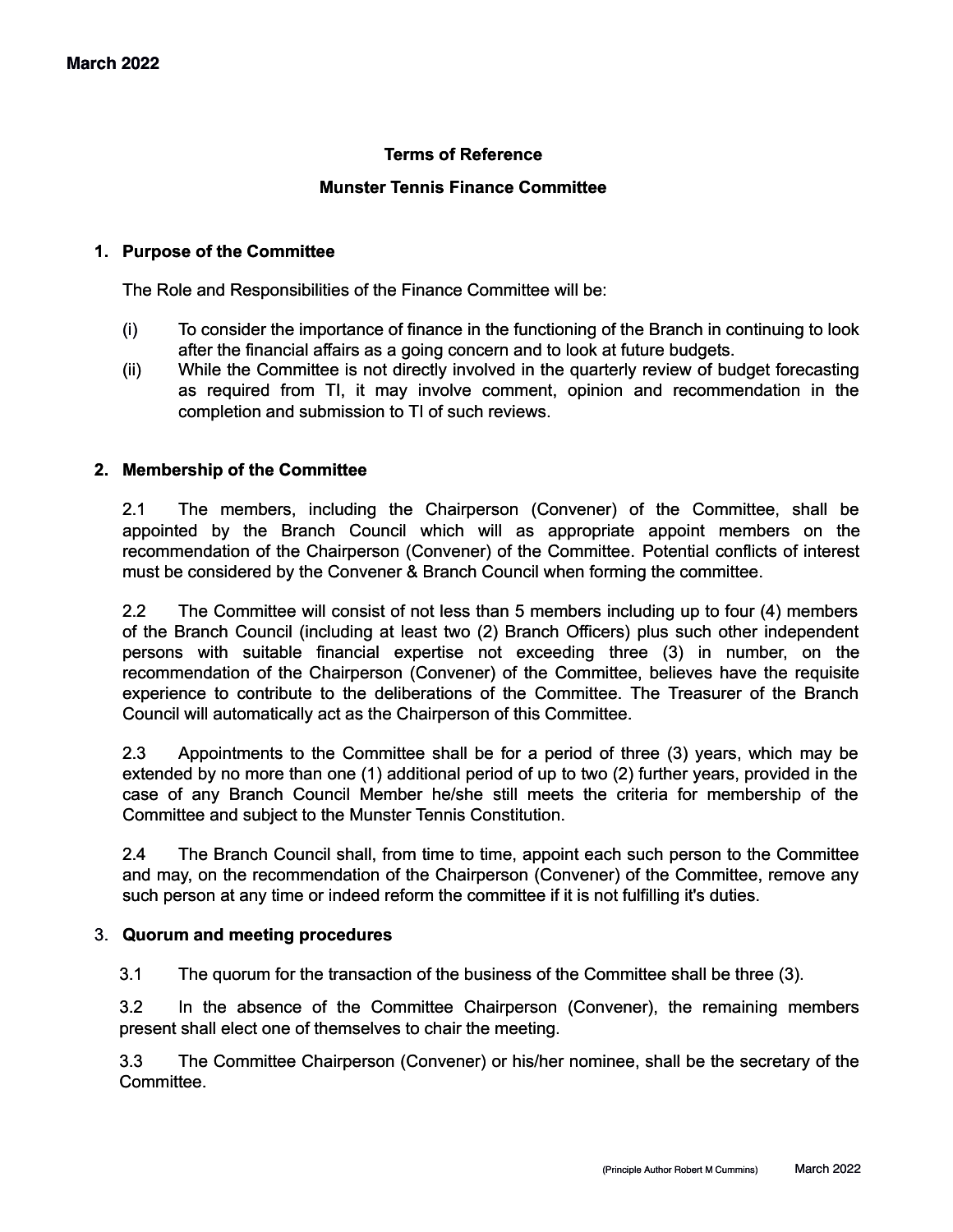3.4 Members may attend a Committee meeting in person or through the use of video or conference telephone or other electronic means whereby all persons participating in the meeting may hear each other speak.

3.5 Meetings shall be conducted in accordance with the Munster Tennis Constitution.

## 4. **Attendance at meetings**

4.1 Only Committee members have the right to attend Committee meetings. The Chairperson of the Branch, the Munster Tennis Administration Officer, the Munster Tennis Development Officer and the Munster Tennis Performance Officer may be invited to attend Committee meetings, as considered necessary or desirable by the Committee.

4.2 Members of the Munster Tennis Team and any advisers appointed by the Committee may attend any meeting of the Committee, by invitation of the Committee.

## 5. **Frequency of Meetings**

5.1 Meetings shall be held not less than six (6) times each year and at such other times as is required.

5.2 The President of the Branch Council, the Vice President of the Branch Council, the Committee Chairperson (Convener) or two members of the Committee may request a meeting of the Committee, if they consider that one is necessary.

#### 6. **Notice of Meetings**

6.1 Meetings of the Committee shall be called by the secretary of the Committee at the request of the Committee Chairperson. (Convener)

6.2 Unless otherwise agreed, notice of each Committee meeting confirming the venue, time and date together with an agenda of items to be discussed, shall be forwarded to each member of the Committee (and any other person required to attend the meeting) no later than three (3) days before the meeting. Any supporting papers shall be sent to Committee members and to other attendees as appropriate, at the same time.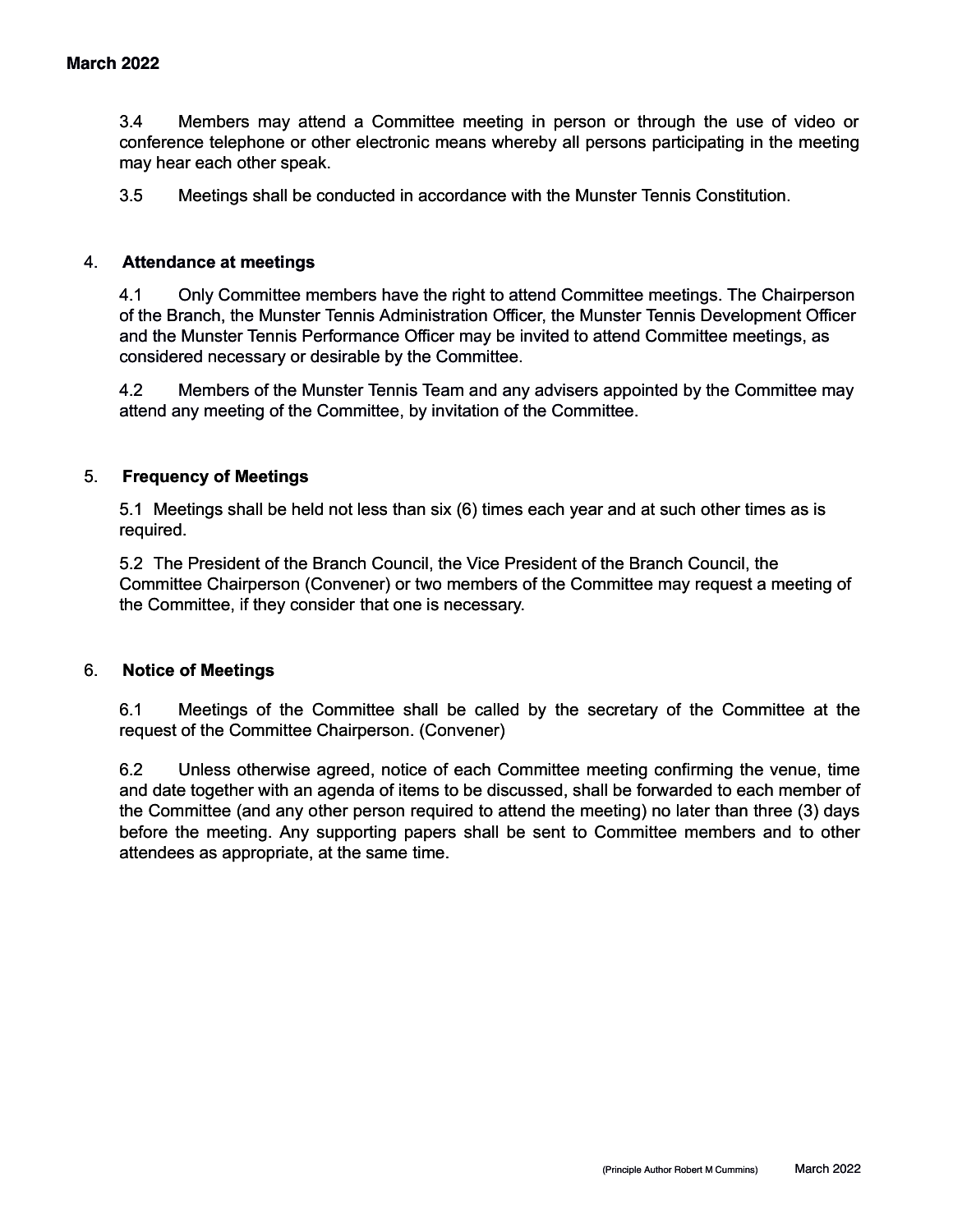## 7. **Minutes of Meetings**

7.1 The Secretary of the Committee shall ensure that a formal record of Committee proceedings and resolutions is maintained.

7.2 Following approval of the minutes of each Committee meeting by the Chairperson (Convener) of the Committee, the minutes shall be circulated to all members of the Committee.

Minutes of meetings are to be retained by the Branch Council for future reference.

## **8. Authority of the Committee**

The Committee is authorised by the Branch Council to:

8.1 Action or cause to be actioned any activity within its terms of reference;

8.2 Seek any information that it requires from any employee of Munster Tennis in order to perform its duties and require all employees to co-operate with any request made by the Committee; and

8.3 Conduct its business, adjourn and otherwise regulate its meetings as it shall see fit.

## **9. Duties of the Committee**

The duties of the Committee are :

- 9.1 Monitor the ongoing finances of Munster Tennis.
- 9.2 Help to assess any new developments or proposals from a financial point of view.
- 9.3 Consult with and support the Branch Staff as necessary.

9.4 Collectively review financial matters presented and assist with completion of submission and reply/resolution/recommendation to relevant third parties and Tennis Ireland.

## **10. Reporting Procedures**

10.1 The chairperson of the Committee shall report to the Branch Council at regular intervals on the matters the Committee has reviewed, making recommendations when requested or when the Chairperson (Convener) of the Committee considers appropriate.

10.2 The Committee members shall undertake an annual review of the Committee's performance and these Terms of Reference and, if necessary, make recommendations to the Branch Council for approval.

10.3 The Committee shall produce an annual report of the Committee's activities during the year, which will form part of the Branch Councils Annual Report and Accounts.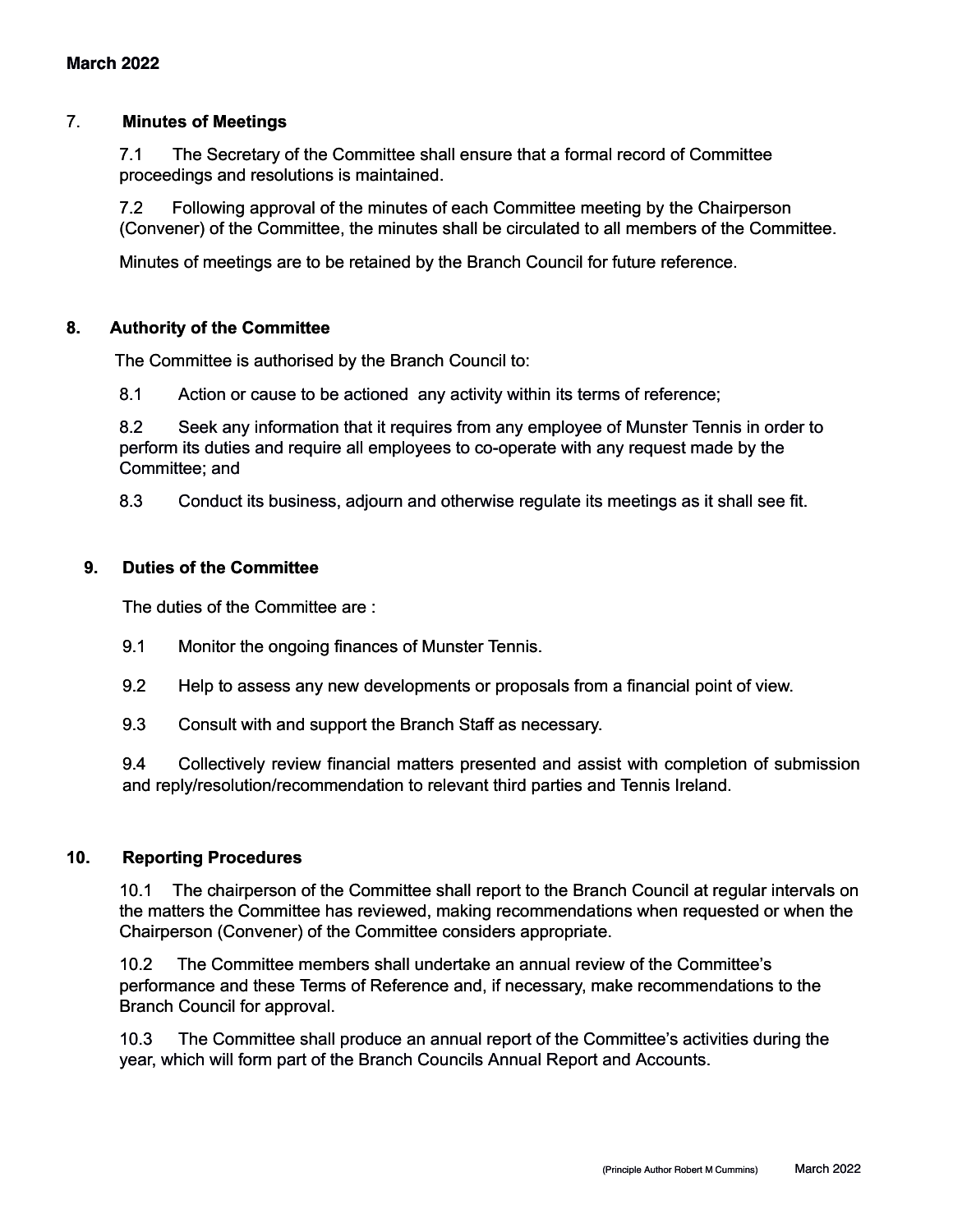10.4 The Chairperson of the Committee shall attend the Branch Council's Annual General Meeting and shall answer questions, through the President of the Branch Council, on the Committee's activities and responsibilities.

10.5 The Chairperson (Convener) of the Committee shall ensure material conduct/risks and events are reported to the Branch Council, making recommendations when requested or when the Chairperson (Convener) of the Committee considers appropriate.

## **11. Resources**

11.1 The Munster Tennis Administrator will assist the Committee in its work.

11.2 The Committee members will be entitled to claim mileage and subsistence expenses during their time in office pursuant to standard Munster Tennis Council Policy on expenses.